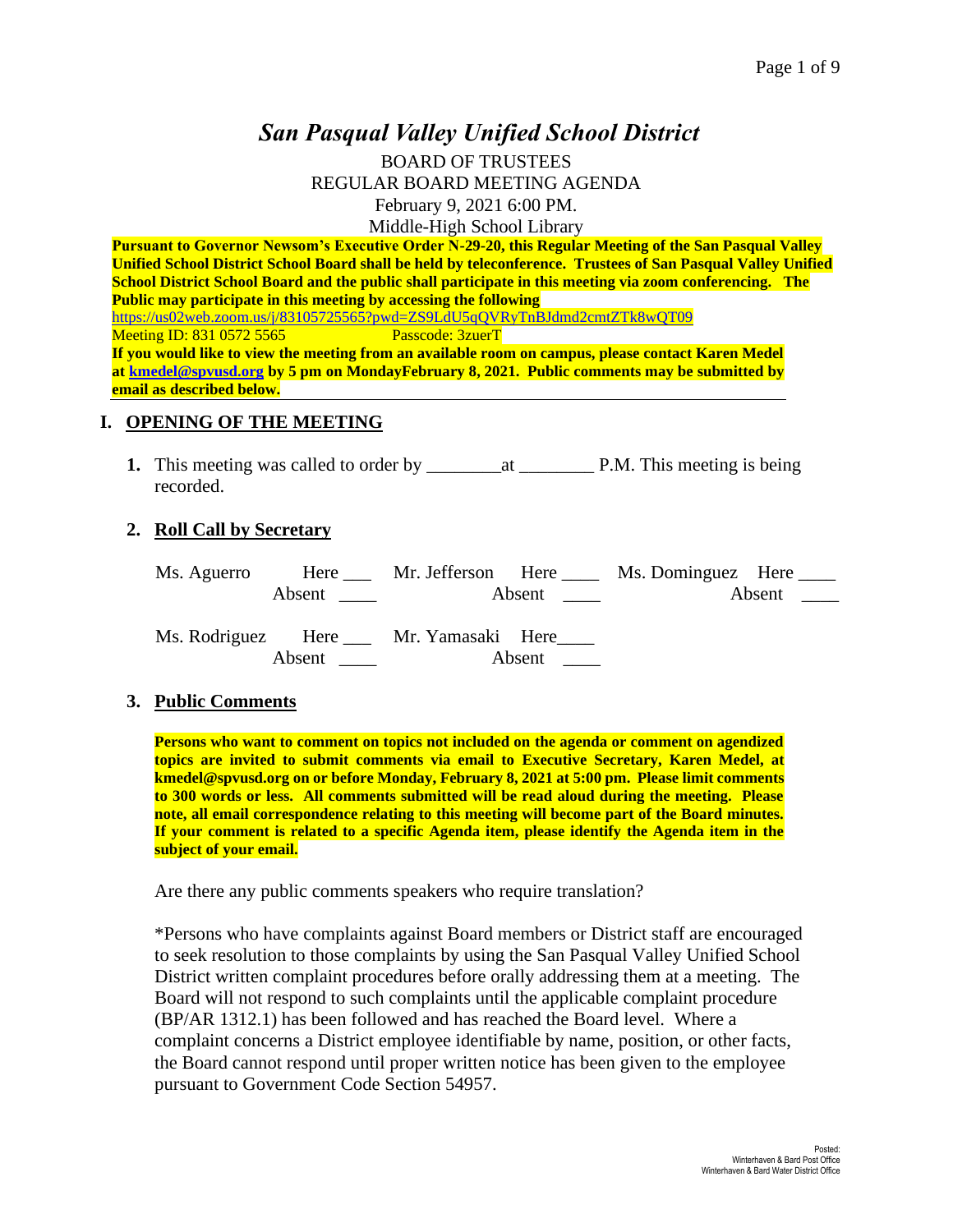Comments shall be limited to three minutes per person (six minutes if translation is required) and twenty minutes (forty minutes if translation is required) for all comments, per topic, unless the board president, subject to the approval of the Governing Board, sets different time limits

- **a.** Are there any members of the public to be heard on items not appearing on agenda that are within the jurisdiction of the District?
- **b.** Are there any members of the public to be heard on items appearing on the agenda?
- **c.** Are there any members of the public or parents/guardians of Indian children on equal participation in educational programs provided by the district. Title VII of The Elementary and Secondary Education Act as amended by the Every Student Succeeds Act or PL 114-95

## **II. CLOSED SESSION Time: P.M.**

|             |                           | Motion Second Action                         |                                 |                                                            |                    |
|-------------|---------------------------|----------------------------------------------|---------------------------------|------------------------------------------------------------|--------------------|
| Ms. Aguerro | No<br>Abstain             |                                              | $\mathrm{No}$ $\_\_$<br>Abstain | Aye ______ Mr. Jefferson Aye _____ Ms. Dominguez Aye _____ | $No \_$<br>Abstain |
|             | N <sub>0</sub><br>Abstain | Ms. Rodriguez Aye ____ Mr. Yamasaki Aye ____ | N <sub>0</sub><br>Abstain       |                                                            |                    |

## 1. **PERSONNEL MATTERS – Pursuant to Government Code 54957**

## a. Interim Superintendent Contact

## **III. RECONVENE** Time: P.M.

Motion \_\_\_\_\_\_\_\_\_\_\_\_\_\_ Second \_\_\_\_\_\_\_\_\_\_\_ Action \_\_\_\_\_\_\_\_\_\_ Ms. Aguerro Aye Mr. Jefferson Aye Ms. Dominguez Aye Manuel Aye Ms. Dominguez Aye Mo No \_\_\_ No \_\_ No \_\_ No \_\_ Abstain \_\_\_\_ Abstain \_\_\_ Abstain \_\_\_ Abstain \_\_\_ Ms. Rodriguez Aye \_\_\_\_ Mr. Yamasaki Aye \_\_\_\_<br>No \_\_\_\_ Mo \_\_\_\_ No  $\_\_$ Abstain \_\_\_\_ Abstain \_\_\_\_

During the Frist Executive Session of the Regular Board Meeting on February 9, 2021, the Board took the following reportable action: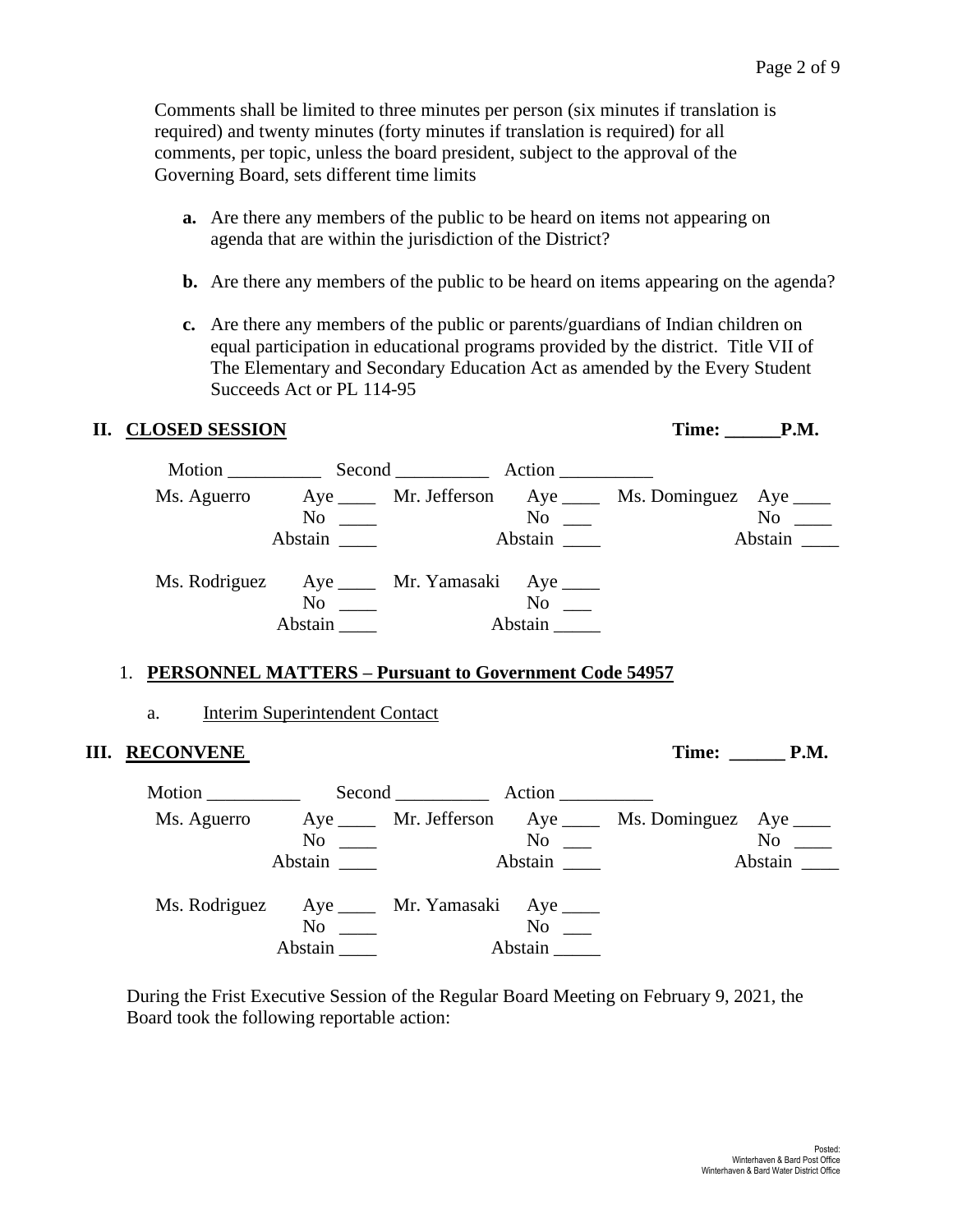## 1. **PERSONNEL MATTERS – Pursuant to Government Code 54957**

## a. Interim Superintendent Contact

| Motion $\_\_$                                 |           | Second Action                                   |                      |                                                            |                                          |
|-----------------------------------------------|-----------|-------------------------------------------------|----------------------|------------------------------------------------------------|------------------------------------------|
| Ms. Aguerro                                   |           |                                                 |                      | Aye ______ Mr. Jefferson Aye _____ Ms. Dominguez Aye _____ |                                          |
|                                               |           | $\overline{\text{No}}$ $\overline{\phantom{0}}$ | $\mathrm{No}$ $\_\_$ |                                                            | $No \ \_$                                |
|                                               | Abstain   |                                                 | Abstain              |                                                            | Abstain $\frac{1}{\sqrt{1-\frac{1}{2}}}$ |
| Ms. Rodriguez Aye _____ Mr. Yamasaki Aye ____ |           |                                                 |                      |                                                            |                                          |
|                                               | $No \ \_$ |                                                 | $No \t —$            |                                                            |                                          |
|                                               | Abstain   |                                                 | Abstain              |                                                            |                                          |

### **IV. CONTINUE WITH MEETING**

### 1. **Approval of Minutes**

It is recommended that the Board of Trustees approve the minutes of the Regular Board Meeting on 01/19/21

| Motion $\frac{1}{\sqrt{1-\frac{1}{2}}\cdot\frac{1}{\sqrt{1-\frac{1}{2}}}}$ |                         | Second Action                     |          |                                                            |
|----------------------------------------------------------------------------|-------------------------|-----------------------------------|----------|------------------------------------------------------------|
| Ms. Aguerro                                                                |                         |                                   |          | Aye ______ Mr. Jefferson Aye _____ Ms. Dominguez Aye _____ |
|                                                                            | $\mathrm{No} \ \_\_\_\$ |                                   | $\rm No$ | $No \ \_$                                                  |
|                                                                            | Abstain                 |                                   | Abstain  | Abstain                                                    |
| Ms. Rodriguez                                                              | N <sub>0</sub>          | Aye ______ Mr. Yamasaki Aye _____ | $\rm No$ |                                                            |
|                                                                            | Abstain                 |                                   | Abstain  |                                                            |

#### 2. **Student Presentations**

Associated Student Body (ASB) – Representative

#### 3. **Approval of Warrants**

Per EdCode 42631 and SPVUSD BP 3314, it is recommended that the Board of Trustees ratify the January warrants in the amount of \$230,629.50

|                                              |                           | Second Action          |                    |                                                            |
|----------------------------------------------|---------------------------|------------------------|--------------------|------------------------------------------------------------|
| Ms. Aguerro                                  |                           |                        |                    | Aye ______ Mr. Jefferson Aye _____ Ms. Dominguez Aye _____ |
|                                              |                           | $\overline{\text{No}}$ | No                 | $No \ \_$                                                  |
|                                              | Abstain                   |                        | Abstain            | Abstain $\qquad$                                           |
| Ms. Rodriguez Aye ____ Mr. Yamasaki Aye ____ | N <sub>0</sub><br>Abstain |                        | $No \_$<br>Abstain |                                                            |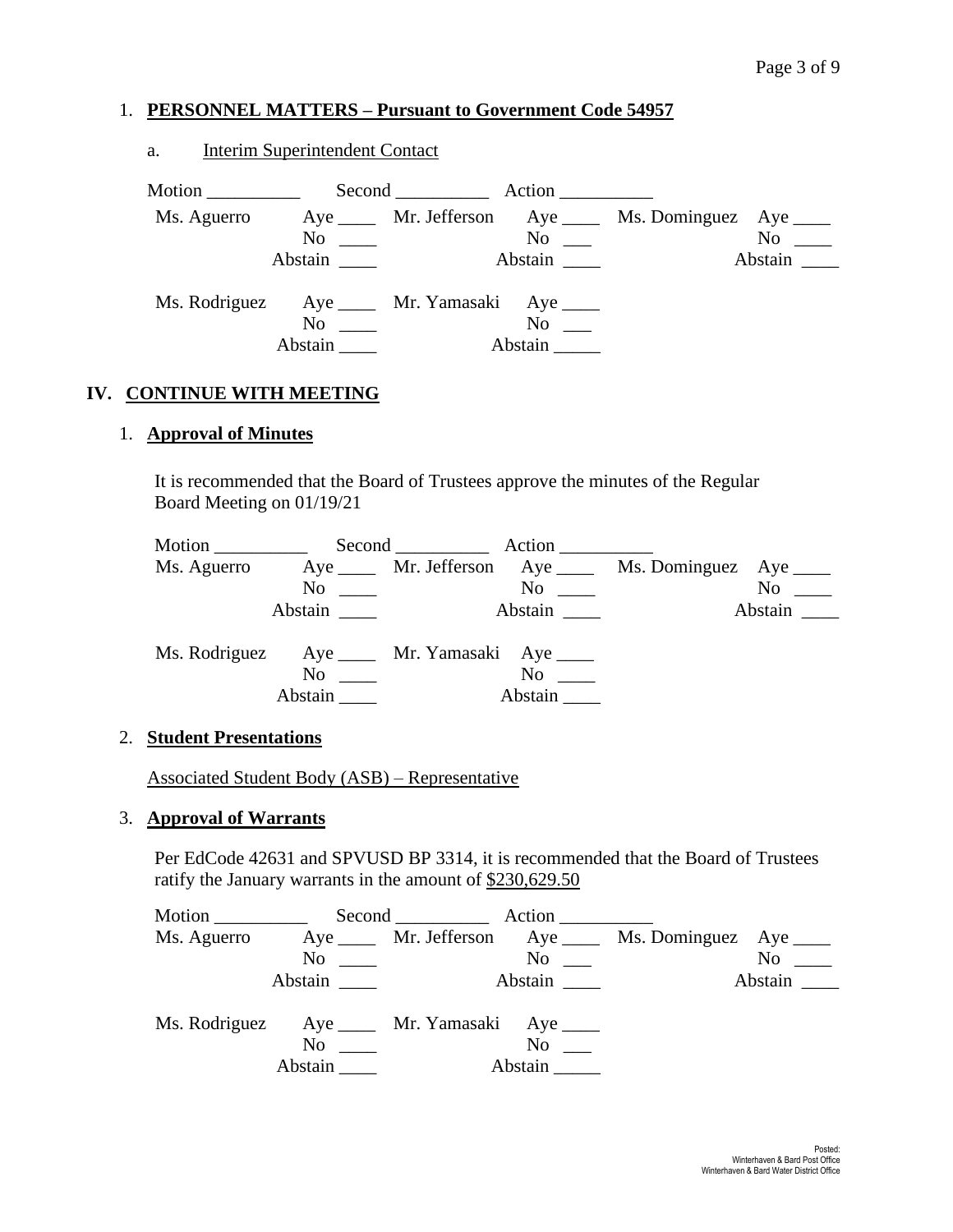## **CALL TO ORDER PUBLIC HEARING**

| Motion to Open Public Hearing |                      | Time:                                                         |                                                                                              |
|-------------------------------|----------------------|---------------------------------------------------------------|----------------------------------------------------------------------------------------------|
|                               |                      | Motion Second Action                                          |                                                                                              |
|                               | $No \ \_$<br>Abstain | No<br>Abstain                                                 | Ms. Aguerro Aye _____ Mr. Jefferson Aye _____ Ms. Dominguez Aye ____<br>$No \ \_$<br>Abstain |
|                               | No<br>Abstain        | Ms. Rodriguez Aye ____ Mr. Yamasaki Aye ____<br>No<br>Abstain |                                                                                              |

PUBLIC HEARING: Title VII and Impact Aid. Seeking input from parents of Indian children, tribal officials, the Impact Aid Committee and any other interested persons regarding the development or review of education programs and services allowing for the participation of Indian students on an equal basis in the District.

Pursuant to BP/AR 1270, the Memorandum of Understanding between San Pasqual Valley Unified School District and the Quechan Tribe, AR 1270.2, and Title VII, the District will ensure the equal basis participation of, and trible and parental involvement in the education, of those students who live on federal lands and are claimed for payment under the Title VII of Public Law 103-382. BP/AR 1270 and AR 1270.2 were approved by the board on 12.10.19 Copies of the Impact Aid Report 18.19 and the Indian Policy and Procedures are available at the District Office upon request.

We open the floor to Public Comments regarding education programs and services of Indian students at San Pasqual Valley Unified School District; please only speak on this topic:

Motion to declare the Public Hearing closed

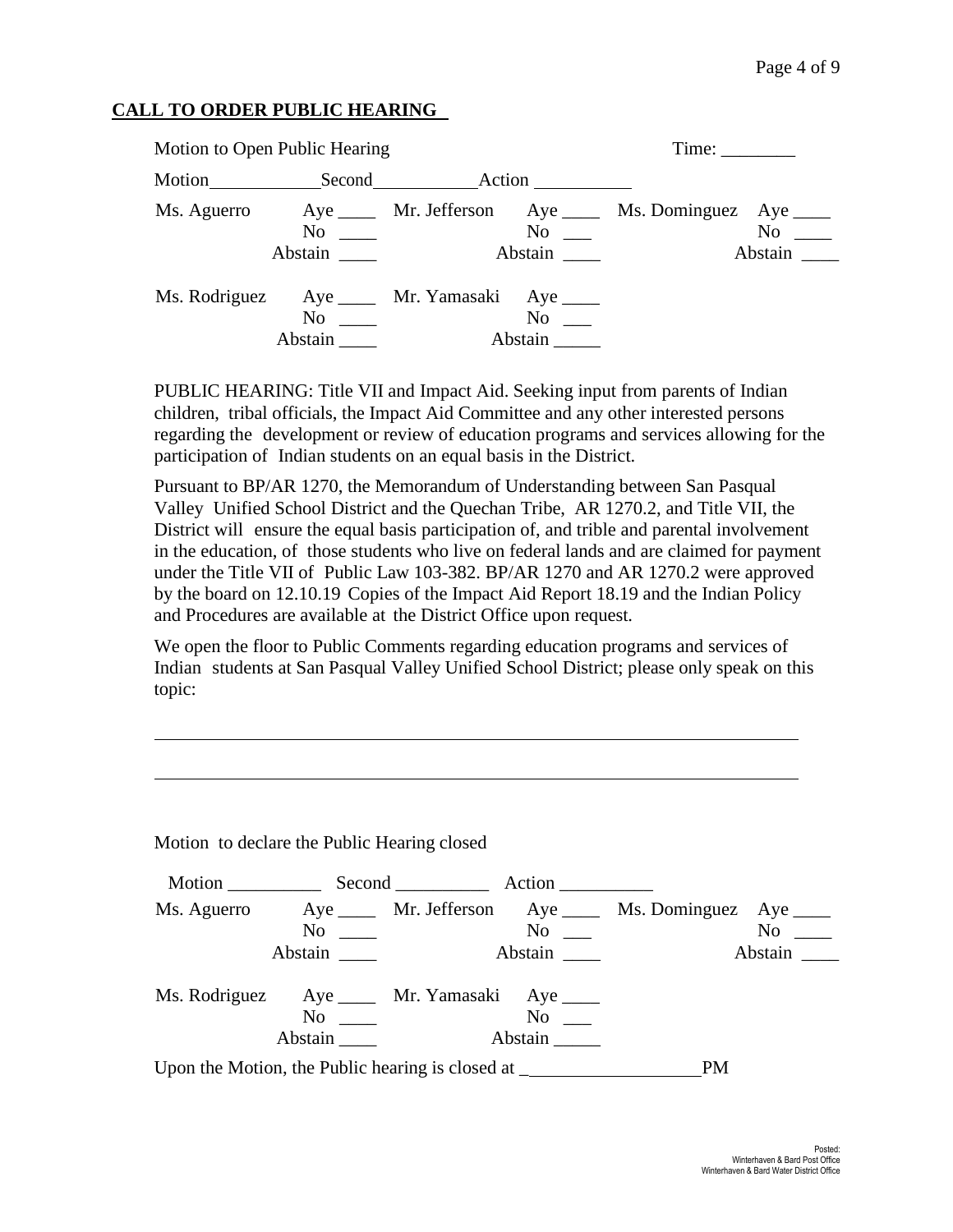## **V. PRESENTATIONS**

### **VI. CONSENT ITEMS**

- 1. Ratification: Solix E-Rate Contract
- 2. Ratification: High School Safety Plan Exit Changes Due to Construction
- 3. Updated 21.22 School Calendar Professional Development Days Corrected

| Motion      |               | Second Action                                |                  |                                                           |                                  |
|-------------|---------------|----------------------------------------------|------------------|-----------------------------------------------------------|----------------------------------|
| Ms. Aguerro |               |                                              |                  | Aye ______ Mr. Jefferson Aye _____ Ms. Dominguez Aye ____ |                                  |
|             | No            |                                              | No               |                                                           | No                               |
|             | Abstain       |                                              | Abstain          |                                                           | Abstain $\overline{\phantom{a}}$ |
|             | No<br>Abstain | Ms. Rodriguez Aye ____ Mr. Yamasaki Aye ____ | No no<br>Abstain |                                                           |                                  |

## **VII. MONTHLY REPORTS**

- 1. San Pasqual Teachers Association (SPTA) Ms. Jennifer Wallace
- 2. California School Employees Association (CSEA) Ms. Luz Sarabia-Grossenburg
- 3. Special Education Dr. Thien Hoang
- 4. Elementary School Mr. Ruben Gonzalez
- 5. Middle School Ms. Mary Kay Monson
- 6. High School Mr. Juan Morales
- 7. Cafeteria Ms. Stacey Garcia
- 8. Human Resources Ms. Alina Sanchez-Loera
- 9. Business Services Ms. Kish Curtis
- 10. Superintendent/Bill Manes-Adult Education Principal Ms. Rauna Fox a. LCAP
- 11. School Board

## **VIII. UNFINISHED BUSINESS**

## **IX. INFORMATION ITEMS**

- 1. Positive Certification 2020-21 First Interin Report, Imperial County Office of Education
- 2. District Return to Work Schedule for February 2021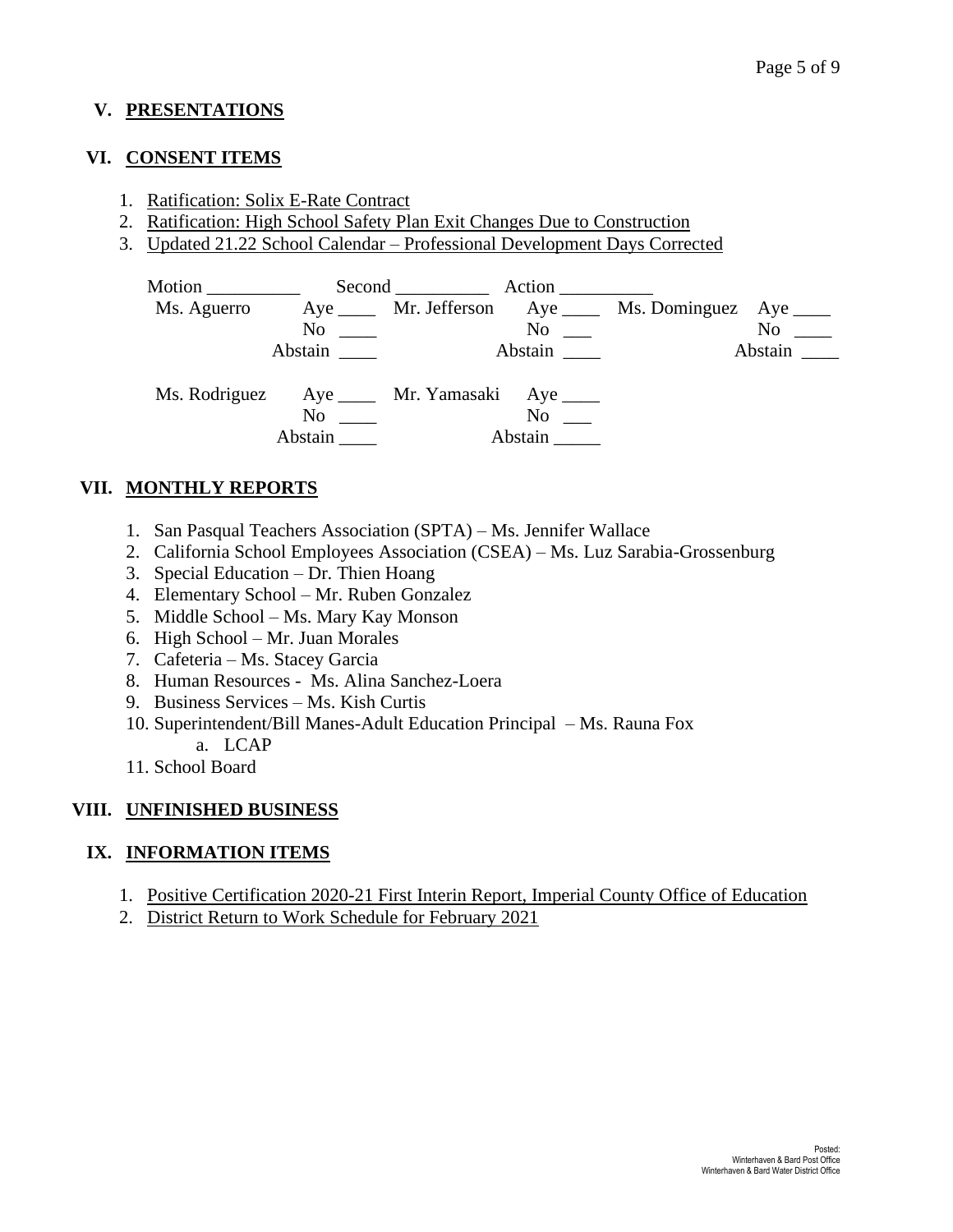## **X. NEW BUSINESS**

1. Publication of School Accountability Report Cared (SARC Reported using Data from 2019- 2020 School Year Published During 2020-21; SPVES, SPVMS, SPVHS, SPVA, and Bill Manes HS

| Motion                                       |                      | Second Action          |                      |                                                         |         |
|----------------------------------------------|----------------------|------------------------|----------------------|---------------------------------------------------------|---------|
| Ms. Aguerro                                  |                      |                        |                      | Aye _____ Mr. Jefferson Aye ____ Ms. Dominguez Aye ____ |         |
|                                              |                      | $\overline{\text{No}}$ | No                   |                                                         | No      |
|                                              | Abstain              |                        |                      |                                                         | Abstain |
| Ms. Rodriguez Aye ____ Mr. Yamasaki Aye ____ | $No \ \_$<br>Abstain |                        | $No \t —$<br>Abstain |                                                         |         |

2. Discussion and Action: Continued Distance Learning/ Instruction Model for Sports

| Motion $\frac{\ }{\ }$                        |         | Second Action                               |                    |                                                            |           |
|-----------------------------------------------|---------|---------------------------------------------|--------------------|------------------------------------------------------------|-----------|
| Ms. Aguerro                                   |         |                                             |                    | Aye ______ Mr. Jefferson Aye _____ Ms. Dominguez Aye _____ |           |
|                                               |         | $\overline{N}$ o $\overline{\phantom{nnn}}$ | $No \t —$          |                                                            | $No \ \_$ |
|                                               | Abstain |                                             | Abstain            |                                                            | Abstain   |
| Ms. Rodriguez Aye _____ Mr. Yamasaki Aye ____ |         |                                             |                    |                                                            |           |
|                                               |         | $\overline{\text{No}}$                      | $\overline{N_{0}}$ |                                                            |           |
|                                               | Abstain |                                             | Abstain            |                                                            |           |

3. Ratification Board Member Compensation for Tomas Jefferson Absent During Special Board Meeting on January 28, 2021.

| Motion $\frac{1}{\sqrt{1-\frac{1}{2}}\cdot\frac{1}{\sqrt{1-\frac{1}{2}}}}$ |                                             | Second Action                            |           |                                                            |           |
|----------------------------------------------------------------------------|---------------------------------------------|------------------------------------------|-----------|------------------------------------------------------------|-----------|
| Ms. Aguerro                                                                |                                             |                                          |           | Aye ______ Mr. Jefferson Aye _____ Ms. Dominguez Aye _____ |           |
|                                                                            |                                             | $\overline{N}$ $\overline{\phantom{nn}}$ | $No \t —$ |                                                            | $No \_\_$ |
|                                                                            | Abstain                                     |                                          |           |                                                            | Abstain   |
| Ms. Rodriguez Aye ____ Mr. Yamasaki Aye ____                               |                                             |                                          |           |                                                            |           |
|                                                                            | $\overline{N}$ o $\overline{\phantom{nnn}}$ |                                          | $No \t —$ |                                                            |           |
|                                                                            | Abstain                                     |                                          | Abstain   |                                                            |           |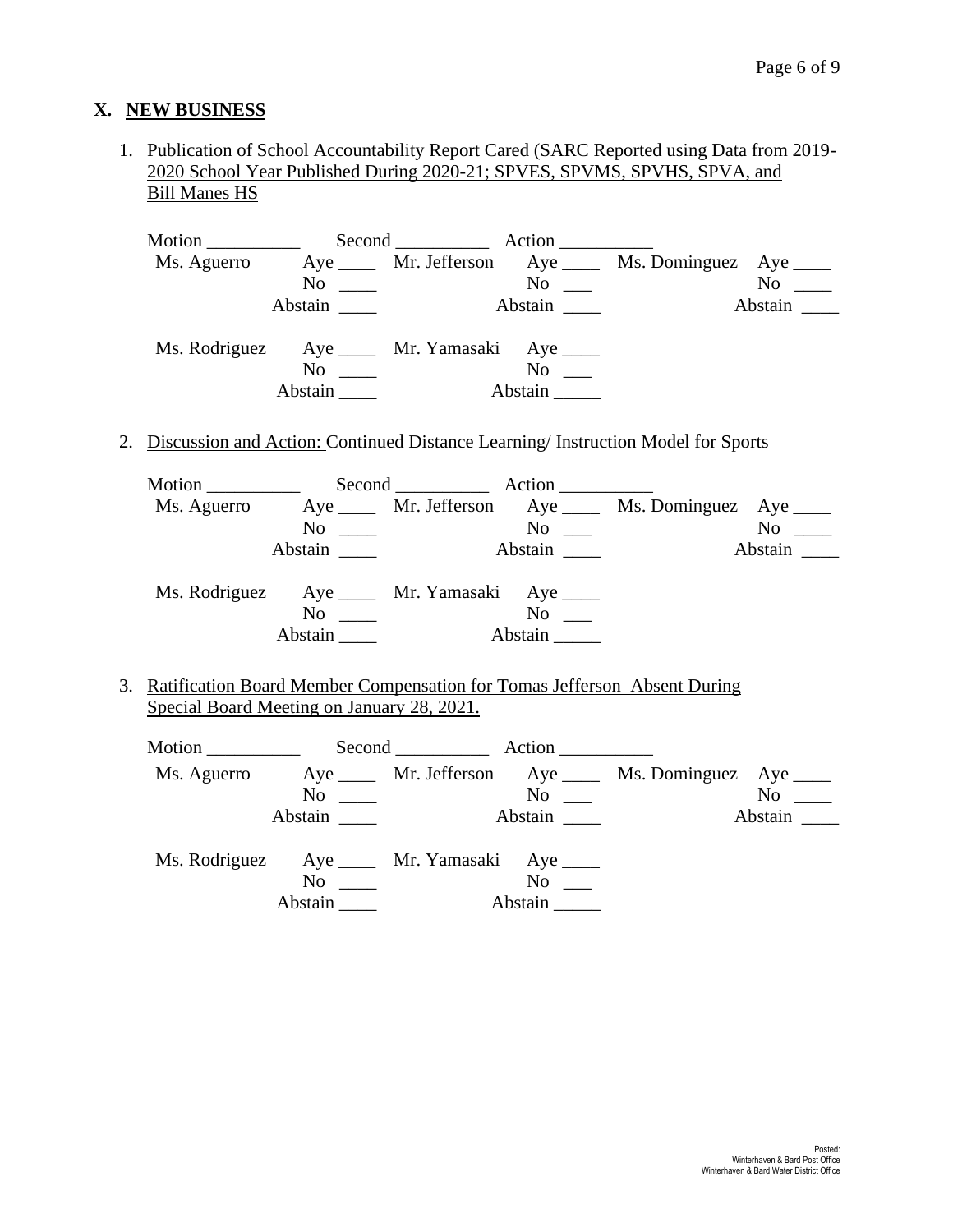4. Board Member Compensation for Members Absent During Board Meetings in February, Special board meeting February 6, 2021 and Regular board Meeting February 9, 2021.

|                                                                    | Abstain _______      |                                                                       |                                                            | Ms. Aguerro Aye ____ Mr. Jefferson Aye ____ Ms. Dominguez Aye ____ | $No \ \_$<br>Abstain |
|--------------------------------------------------------------------|----------------------|-----------------------------------------------------------------------|------------------------------------------------------------|--------------------------------------------------------------------|----------------------|
|                                                                    | $No \ \_$<br>Abstain | Ms. Rodriguez Aye ____ Mr. Yamasaki Aye ____                          | $\overline{\text{No}}$ $\overline{\phantom{0}}$<br>Abstain |                                                                    |                      |
| XI. BOARD COMMENTS                                                 |                      |                                                                       |                                                            |                                                                    |                      |
| XII. ITEMS FOR FUTURE AGENDA                                       |                      |                                                                       |                                                            |                                                                    |                      |
| 1. Board Retreat                                                   |                      |                                                                       |                                                            |                                                                    |                      |
| 3.                                                                 |                      |                                                                       |                                                            | 4.                                                                 |                      |
| XIII. CLOSED SESSION                                               |                      |                                                                       |                                                            |                                                                    | $Time: \_\_\_P.M.$   |
|                                                                    |                      |                                                                       |                                                            |                                                                    |                      |
|                                                                    | Abstain              | $\mathrm{No}$ $\mathrm{No}$ $\mathrm{No}$ $\mathrm{No}$ $\mathrm{No}$ | Abstain                                                    | Ms. Aguerro Aye ____ Mr. Jefferson Aye ____ Ms. Dominguez Aye ____ |                      |
|                                                                    | $No \ \_$<br>Abstain | Ms. Rodriguez Aye _____ Mr. Yamasaki Aye ____                         | Abstain                                                    |                                                                    |                      |
| 1. CONFERENCE WITH LABOR NEGOTIATOR (Superintendent) – Pursuant to |                      |                                                                       |                                                            |                                                                    |                      |

## 2. **PERSONNEL MATTERS – Pursuant to Government Code 54957**

a. Maintenance Worker

## 3. **STUDENT MATTERS – Pursuant to Education Code 48918**

a. JH-Board Request to Enter Bill Manes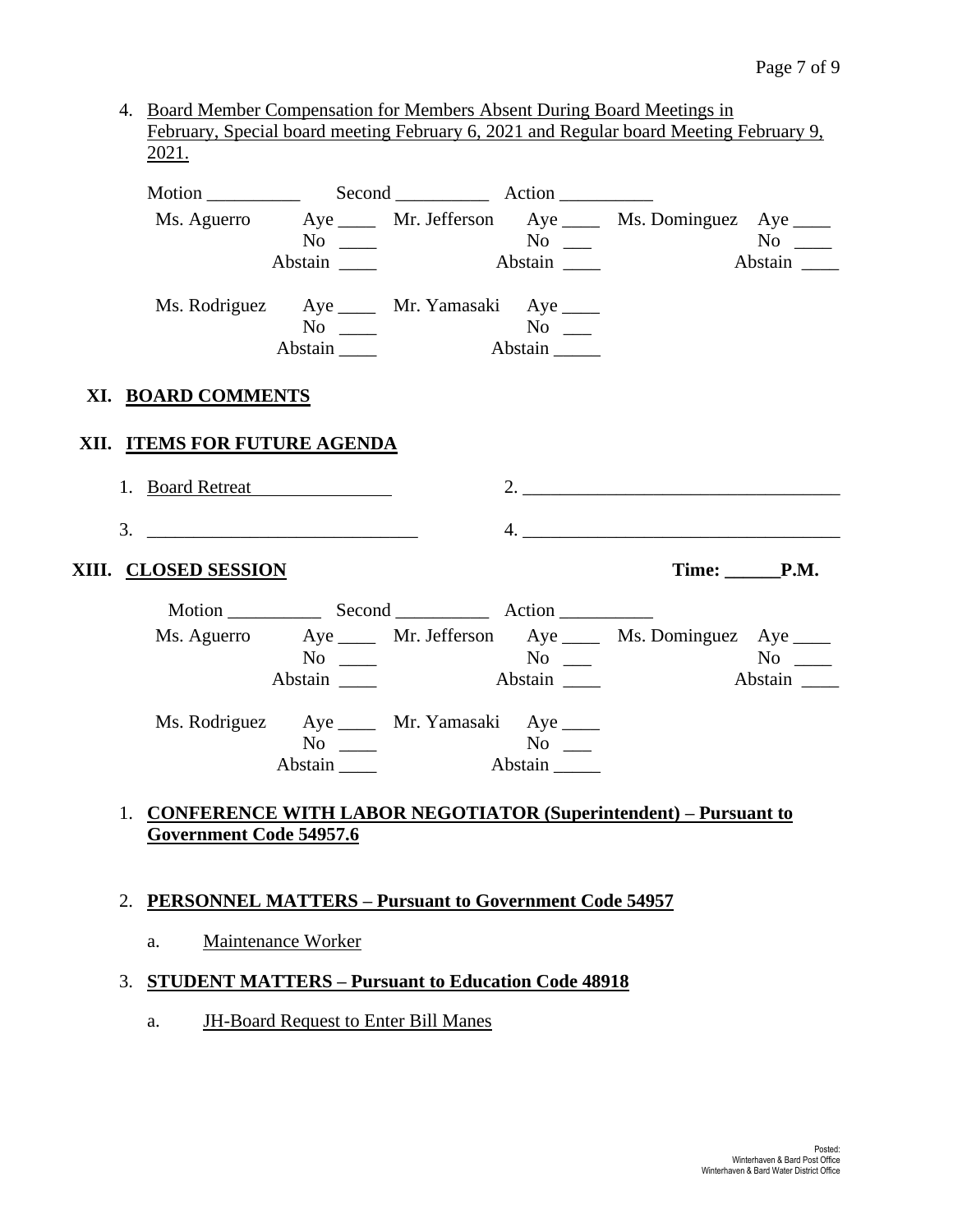### **XIV. RECONVENE** Time: \_\_\_\_\_\_ **P.M.**

| Motion      |                                        | Second Action                                |                      |                                                            |                  |
|-------------|----------------------------------------|----------------------------------------------|----------------------|------------------------------------------------------------|------------------|
| Ms. Aguerro |                                        |                                              |                      | Aye ______ Mr. Jefferson Aye _____ Ms. Dominguez Aye _____ |                  |
|             | $\mathrm{No} \quad \underline{\qquad}$ |                                              | $\mathrm{No}$ $\_\_$ |                                                            | $No \ \_$        |
|             | Abstain                                |                                              | Abstain              |                                                            | Abstain ________ |
|             | $\rm No$                               | Ms. Rodriguez Aye ____ Mr. Yamasaki Aye ____ | No                   |                                                            |                  |
|             | Abstain                                |                                              | Abstain              |                                                            |                  |

During the Executive Session of the Regular Board Meeting on February 9, 2021, the Board took the following reportable action:

## 1. **CONFERENCE WITH LABOR NEGOTIATOR (Superintendent) – Pursuant to Government Code 54957.6**

## 2. **PERSONNEL MATTERS – Pursuant to Government Code 54957**

| a.                                                                                                      | <b>Maintenance Worker</b>                                                        |  |         |                                                                    |         |
|---------------------------------------------------------------------------------------------------------|----------------------------------------------------------------------------------|--|---------|--------------------------------------------------------------------|---------|
|                                                                                                         |                                                                                  |  |         |                                                                    |         |
|                                                                                                         | $\overline{N_0}$ $\overline{\phantom{0}}$<br>Abstain                             |  | Abstain | Ms. Aguerro Aye ____ Mr. Jefferson Aye ____ Ms. Dominguez Aye ____ | Abstain |
|                                                                                                         | Ms. Rodriguez Aye _____ Mr. Yamasaki Aye ____<br>$No \ \_$<br>Abstain _______    |  | Abstain |                                                                    |         |
| 3. STUDENT MATTERS - Pursuant to Education Code 48918<br>a. <b>JH-Board Request to Enter Bill Manes</b> |                                                                                  |  |         |                                                                    |         |
|                                                                                                         |                                                                                  |  |         |                                                                    |         |
|                                                                                                         | $No \ \_$<br>Abstain _______                                                     |  |         | Ms. Aguerro Aye ____ Mr. Jefferson Aye ____ Ms. Dominguez Aye ____ |         |
|                                                                                                         | Ms. Rodriguez Aye ____ Mr. Yamasaki Aye ____<br>$No \_\_$<br>Abstain $\_\_\_\_\$ |  | Abstain |                                                                    |         |